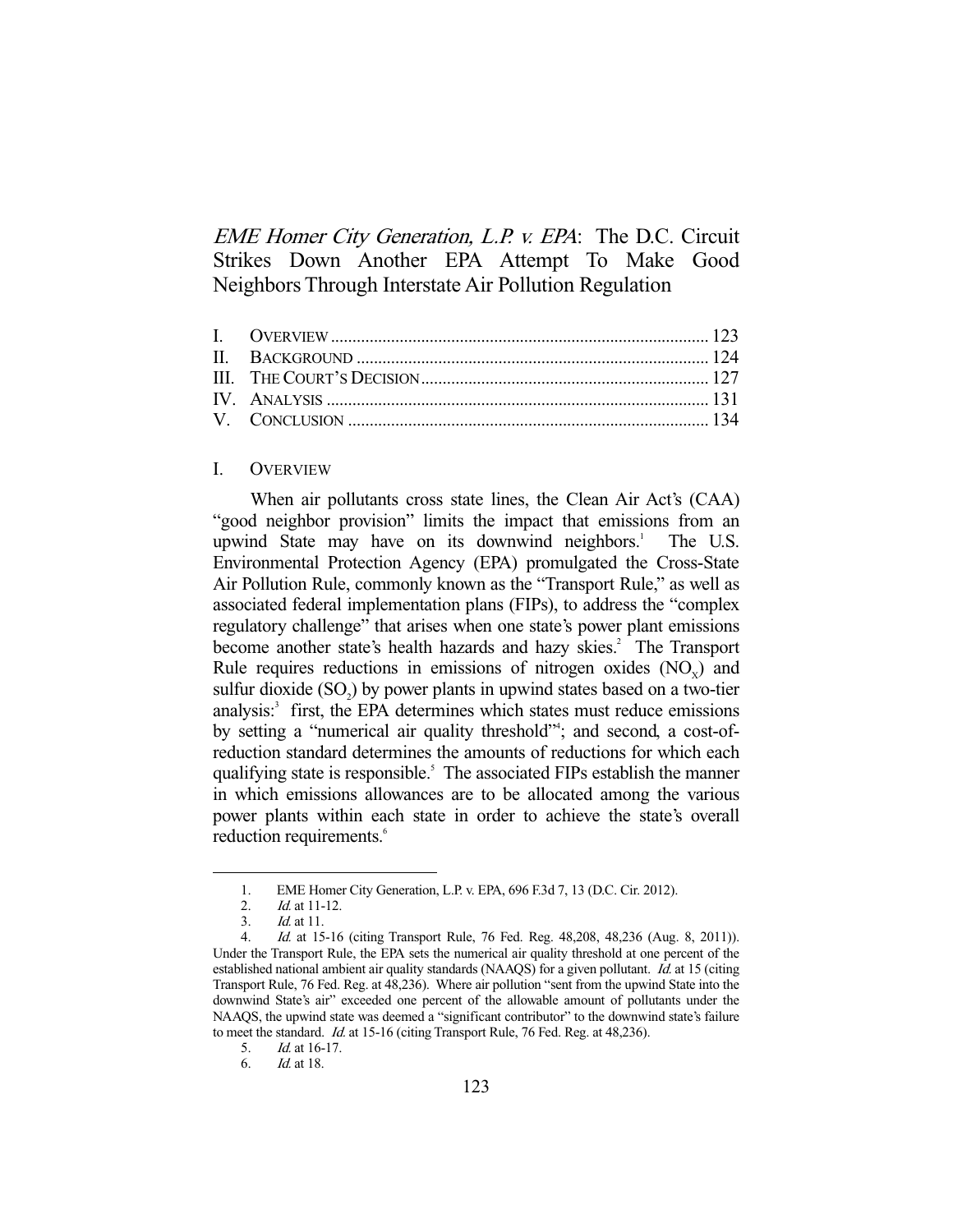Multiple state and local governments, coal and power companies, and labor organizations petitioned for review of the Transport Rule.<sup>7</sup> The United States Court of Appeals for the District of Columbia Circuit held, first, that the Transport Rule exceeded the EPA's statutory authority under the good neighbor provision of the CAA in three ways: it permitted an individual state's emissions reduction requirements to exceed the amount of its own significant contribution to a downwind states' nonattainment of national ambient air quality standards (NAAQS), permitted the collective reduction requirements of all significantly contributing states to exceed the amount necessary for attainment in a downwind state, and allocated reduction requirements disproportionally among contributing polluters; second, that the EPA exceeded its authority by issuing FIPs before the states had guidance with which to issue state implementation plans (SIPs) pertaining to their responsibilities under the good neighbor provision. EME Homer City Generation, L.P. v. EPA, 696 F.3d 7, 11-12, 26-27 (D.C. Cir. 2012).

II. BACKGROUND

The  $CAA<sup>s</sup>$  is the regulatory scheme devised by Congress to address the health hazards and other problems presented by air pollution.<sup>9</sup> The EPA is the regulatory agency that Congress charged with administration of the CAA.<sup>10</sup> One of the EPA's principal regulatory mechanisms provided for in the CAA is the authority to determine permissible levels of common air pollutants and establish NAAQS in accordance with those levels.<sup>11</sup> In response to any new or revised NAAQS released by the EPA, a state must submit a SIP that sets forth its manner of compliance.<sup>12</sup>

 In its administrative role, the EPA enjoys discretion to make determinations under the terms of the CAA.<sup>13</sup> Its authority, however, is not unlimited: it is well settled that, per the terms of the CAA, "[s]tates have the primary responsibility to attain and maintain NAAQS within their borders."14 The CAA specifies that states have "the primary

<sup>7.</sup> *Id.* at 11, 19.

<sup>8. 42</sup> U.S.C. §§ 7401-7671 (2006).<br>9. See Clean Air Act 8 101 42

See Clean Air Act § 101, 42 U.S.C. § 7401; see also Train v. Natural Res. Def. Council, Inc., 421 U.S. 60, 63-68 (1975) (describing the history of the CAA).

 <sup>10.</sup> See 42 U.S.C. §§ 7601(a), 7602(a); Train, 421 U.S. at 87.

<sup>11.</sup> See 42 U.S.C. § 7409; Train, 421 U.S. at 65-67, 79.

 <sup>12.</sup> See 42 U.S.C. § 7410(a)(1); Michigan v. U.S. EPA, 213 F.3d 663, 669 (D.C. Cir. 2000) (per curiam) (citing 42 U.S.C. § 7410(a)(1) (1994)).

 <sup>13.</sup> See 42 U.S.C. § 7601(a)(1) (2006); Appalachian Power Co. v. EPA, 249 F.3d 1032, 1051-52 (D.C. Cir. 2001) ("Agency determinations based upon highly complex and technical matters are entitled to great deference." (internal quotations marks omitted)).

 <sup>14.</sup> Michigan, 213 F.3d at 671 (citing Clean Air Act § 107(a), 42 U.S.C. § 7407(a)).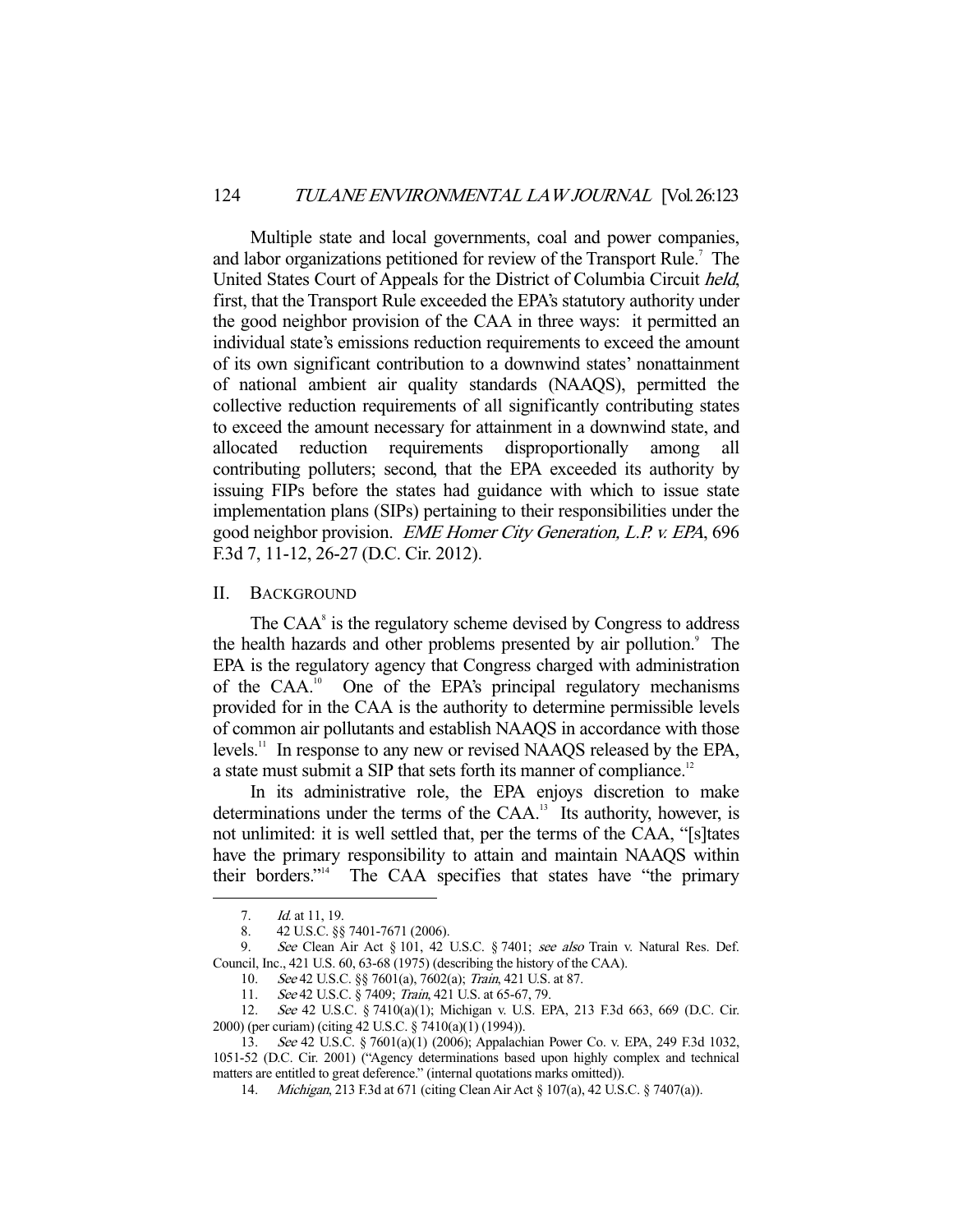responsibility for assuring air quality" within their respective borders and gives them the opportunity to "submit[] a[] [SIP] which will specify the manner in which [NAAQS] will be achieved."<sup>15</sup> The United States Supreme Court has held that the CAA gives the EPA "no authority to question the wisdom of a State's choices of emission limitations if they are part of a plan which satisfies the standards of [the CAA]."16 This limitation on the authority afforded the EPA comes to light particularly in cases involving SIPs and interstate pollution.<sup>17</sup>

 The CAA addresses SIP requirements pertaining to interstate pollution in the section commonly referred to as the "good neighbor provision."18 Under this provision, a state's SIP must include "adequate provisions" to prohibit emissions originating within the state in "amounts which will ... contribute significantly" to downwind states' "nonattainment" of NAAQS.<sup>19</sup> There has been a significant amount of litigation concerning the EPA's interpretation of this provision.<sup>20</sup> Generally, under any provision of the CAA that is open to interpretation, the EPA has discretion to promulgate regulations according to its own understanding of the text, provided that the terms of the regulation remain within the meaning of the statute.<sup>21</sup> Despite this discretionary authority, a court may review and will set aside such an EPA regulation where it is, inter alia, "arbitrary, capricious, an abuse of discretion, or otherwise not in accordance with law" or "in excess of statutory jurisdiction, authority, or limitations."<sup>22</sup>

For example, in *Michigan v. U.S. EPA*, the D.C. Circuit held that the EPA acted within its statutory authority in its interpretation of the good neighbor provision where it based its determinations of "significant" contributions to downwind nonattainment on both quantity of emissions

 <sup>15. 42</sup> U.S.C. § 7407(a).

 <sup>16.</sup> Train, 421 U.S. at 79.

<sup>17.</sup> See, e.g., id.; North Carolina v. EPA, 531 F.3d 896 (D.C. Cir.) (per curiam), modified, 550 F.3d 1176 (D.C. Cir. 2008).

 <sup>18. 42</sup> U.S.C. § 7410(a)(2)(D); see Michigan, 213 F.3d at 669 (quoting 42 U.S.C.  $§ 7410(a)(2)(D)(i)).$ 

 <sup>19. 42</sup> U.S.C. § 7410(a)(2)(D)(i).

<sup>20.</sup> See, e.g., North Carolina, 531 F.3d at 903 (a consolidation of thirty-two cases) (noting that many of the cases raise the issue of how to define "contribute significantly"); Michigan, 213 F.3d at 674-81 (a consolidation of twenty-eight cases) (discussing the meaning of "contribute significantly").

<sup>21.</sup> See North Carolina, 531 F.3d at 906 ("Where the statute speaks to the direct question at issue, we afford no deference to the agency's interpretation of it and 'must give effect to the unambiguously expressed intent of Congress.'" (quoting Chevron, U.S.A., Inc. v. Natural Res. Def. Council, Inc., 467 U.S. 837, 842-43 (1984))).

 <sup>22. 5</sup> U.S.C. §§ 706(2)(A), 706(2)(C) (2006).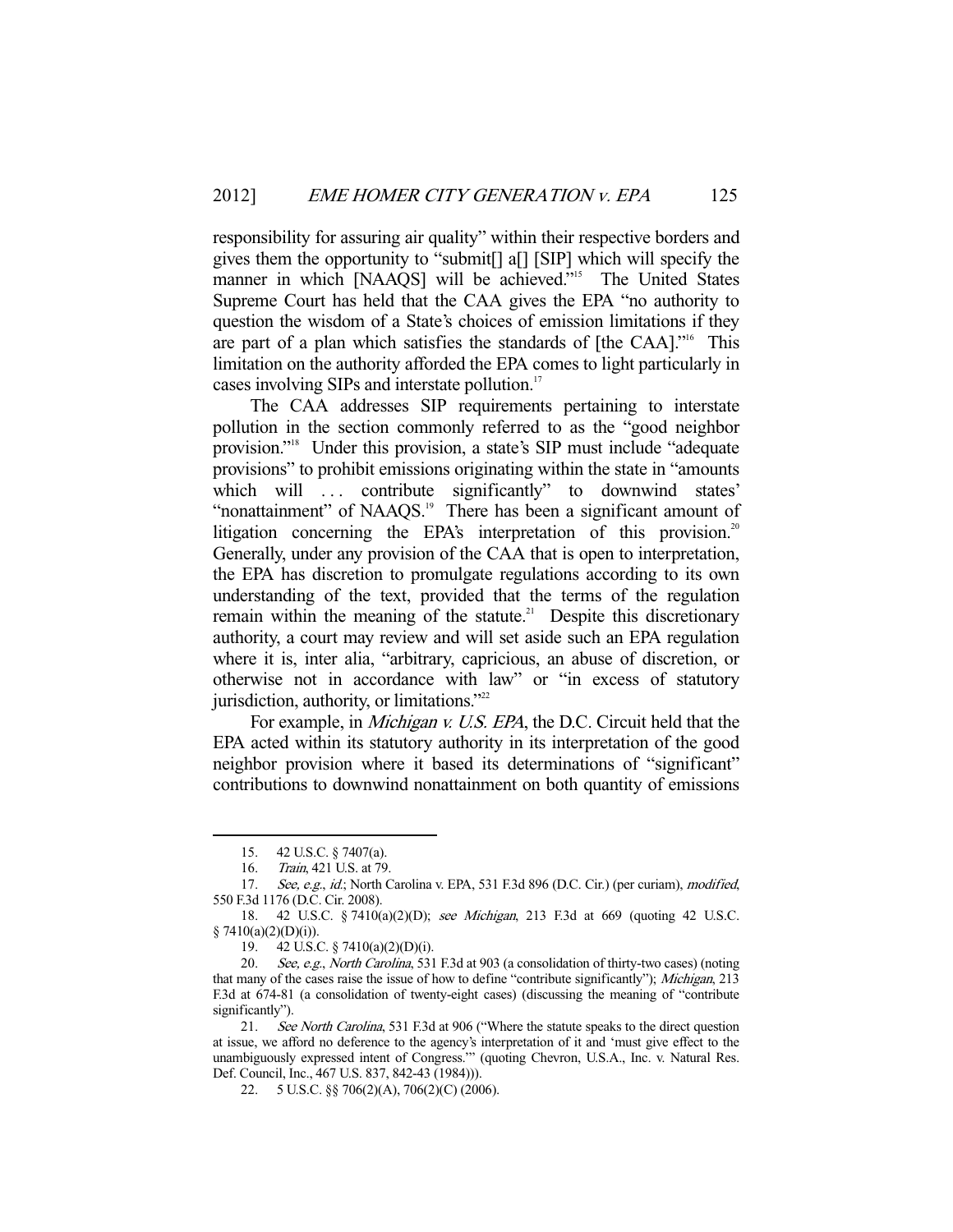and cost of emissions reductions.<sup>23</sup> The petitioners in *Michigan* challenged an EPA call for revised SIPs from twenty-two states, arguing that the cost-of-reduction criterion was unlawful because the CAA mentions air quality as a factor but does not mention cost.<sup>24</sup> The EPA considered air quality to determine which states qualified as significant contributors based on the "magnitude, frequency, and relative amount of each state's ozone contribution to a nonattainment area"; this preliminary stage thus drew the "dividing line" between the states that would be subject to the SIP call and those that would not.<sup>25</sup> The EPA then determined the amount of reductions required of each state by setting a "ceiling" for cost-per-ton of emissions reductions, above which an upwind state's contribution to downwind nonattainment would be deemed insignificant.<sup>26</sup> The court reasoned that because the good neighbor provision provided no "criterion for classifying 'emissions activity' as 'significant,'" the EPA was entitled to deference in its interpretation of the statute. $27$ 

 The D.C. Circuit again reviewed the EPA's interpretation of the good neighbor provision in *North Carolina v. EPA*.<sup>28</sup> The regulation at issue was the Clean Air Interstate Rule (CAIR), promulgated "to reduce or eliminate the impact of upwind sources on out-of-state downwind nonattainment" by requiring SIPs in twenty-eight upwind states and the District of Columbia to include plans for reduction of  $SO_2$  and  $NO<sub>x</sub><sup>2</sup>$ CAIR also established a FIP requiring adherence where a state lacked an approved SIP.<sup>30</sup> Like the regulation in *Michigan*, CAIR relied on a twotier analysis to interpret the part of the good neighbor provision that requires SIPs to prohibit interstate emissions from "contribut[ing] significantly" to a downwind state's nonattainment of pollution standards.<sup>31</sup> Under CAIR's analysis, the EPA first identified those states that contribute significantly to downwind nonattainment based on a threshold numerical quantity of interstate emissions; second, it determined the amount of emissions reductions that would be required of those upwind states based on a series of factors, including cost and

 <sup>23. 213</sup> F.3d at 677-79.

<sup>24.</sup> *Id.* at 669, 675-77.

 <sup>25.</sup> Id. at 675.

<sup>26.</sup> *Id.* at 669, 675, 677.

<sup>27.</sup> *Id.* at 674, 679.

 <sup>28. 531</sup> F.3d 896, 901-03 (D.C. Cir.) (per curiam), modified, 550 F.3d 1176 (D.C. Cir. 2008).

<sup>29.</sup> See id. at 903.

 <sup>30.</sup> Id.

 <sup>31.</sup> Id.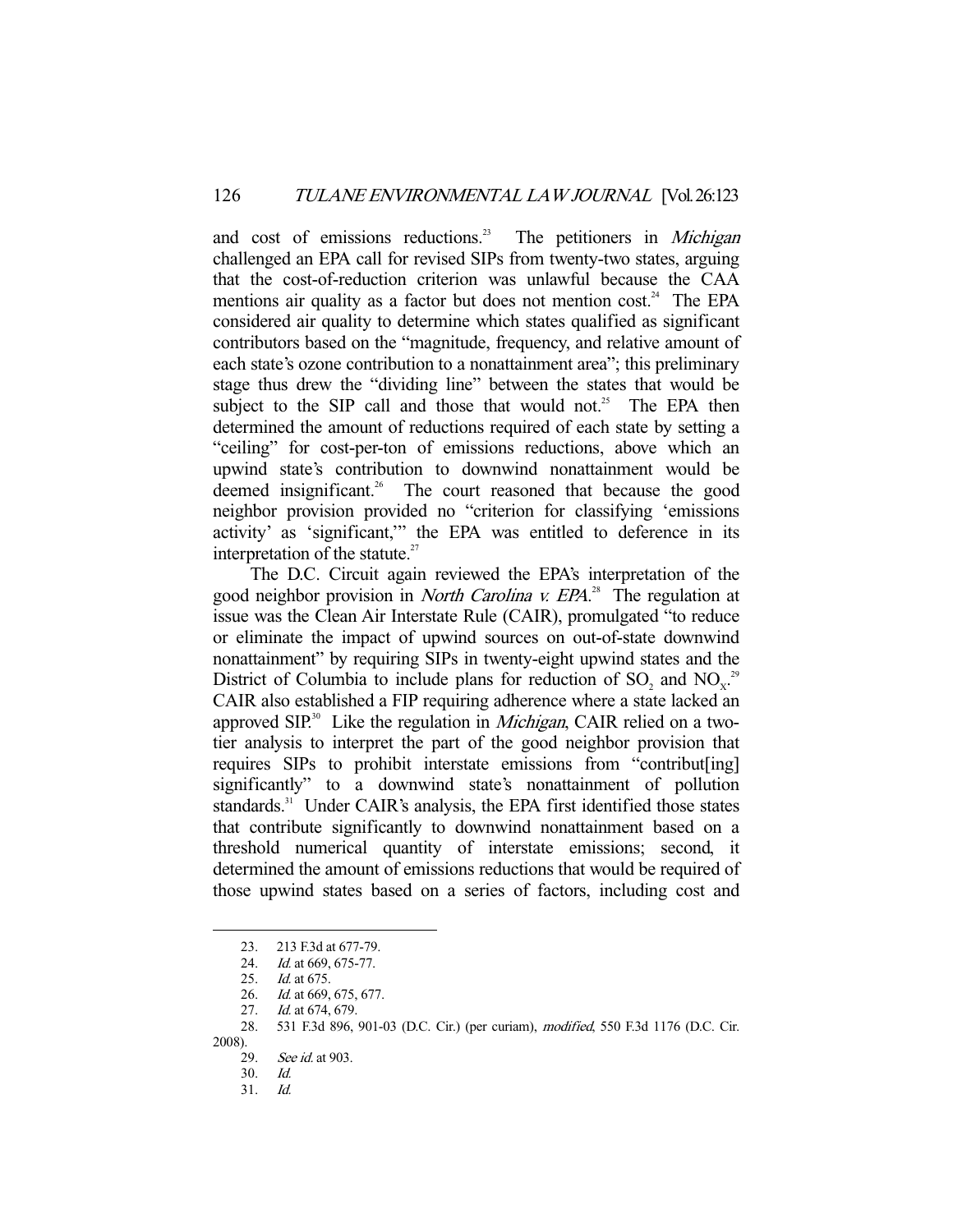"fairness[] and equity in the balance between regional and local controls."<sup>32</sup> Unlike in *Michigan*, however, the EPA assessed the costeffectiveness of CAIR's emissions reductions on a region-wide, rather than a state-specific basis.<sup>33</sup> The court found that CAIR exceeded the bounds of the CAA's good neighbor provision because the EPA's regionwide approach failed to provide measurable results, which were necessary to ensure that sources within one specific state did not "contribute significantly" to a downwind state's nonattainment of the EPA's established air quality standards.<sup>34</sup> The *North Carolina* court subsequently remanded the case and CAIR for formulation of a new rule in accordance with its decision, leaving CAIR in place until the promulgation of such a rule.<sup>35</sup>

## III. THE COURT'S DECISION

 In the noted case, the D.C. Circuit vacated the EPA's replacement for CAIR, the Cross-State Air Pollution Rule, commonly known as the Transport Rule.<sup>36</sup> The court focused on the good neighbor provision's requirement that SIPs contain provisions prohibiting emissions in "amounts which will ... contribute significantly" to a downwind state's failure to meet air quality standards.<sup>37</sup> From this language, the court identified three statutory "requirements" that limit the EPA's authority to enforce the good neighbor provision and with which the Transport Rule failed to comply.<sup>38</sup> The court rejected the EPA's argument that its findings of inadequacy or failure to submit SIPs warranted simultaneous release of FIPs associated with the Transport Rule.<sup>39</sup> The court emphasized the CAA's explicit reservation of "the first-implementer role for the States" in holding that the FIPs were premature; it reasoned that, "logically, a SIP cannot be deemed . . . deficient for failing to implement the good neighbor obligation," given that "an upwind State will not know what it needs to do to meet its good neighbor obligation" until the EPA tells it what to do. $40$ 

 <sup>32.</sup> Id. at 903-04 (citing CAIR, 70 Fed. Reg. 25,162, 25,174-75 (May 12, 2005)).

 <sup>33.</sup> Id. at 907.

<sup>34.</sup> *Id.* at 907-08.

 <sup>35.</sup> North Carolina v. EPA, 550 F.3d 1176, 1178 (D.C. Cir 2008) (upon rehearing, modifying the original decision to remand CAIR without vacatur).

 <sup>36.</sup> EME Homer City Generation, L.P. v. EPA, 696 F.3d 7, 38 (D.C. Cir. 2012).

 <sup>37.</sup> Id. at 13 (quoting 42 U.S.C. § 7410(a)(2)(D)(i) (2006)).

<sup>38.</sup> Id. at 20-22 (laying out three requirements); id. at 22-27 (analyzing failure to meet three requirements).

 <sup>39.</sup> Id. at 28-37.

 <sup>40.</sup> Id. at 13, 28-29, 31.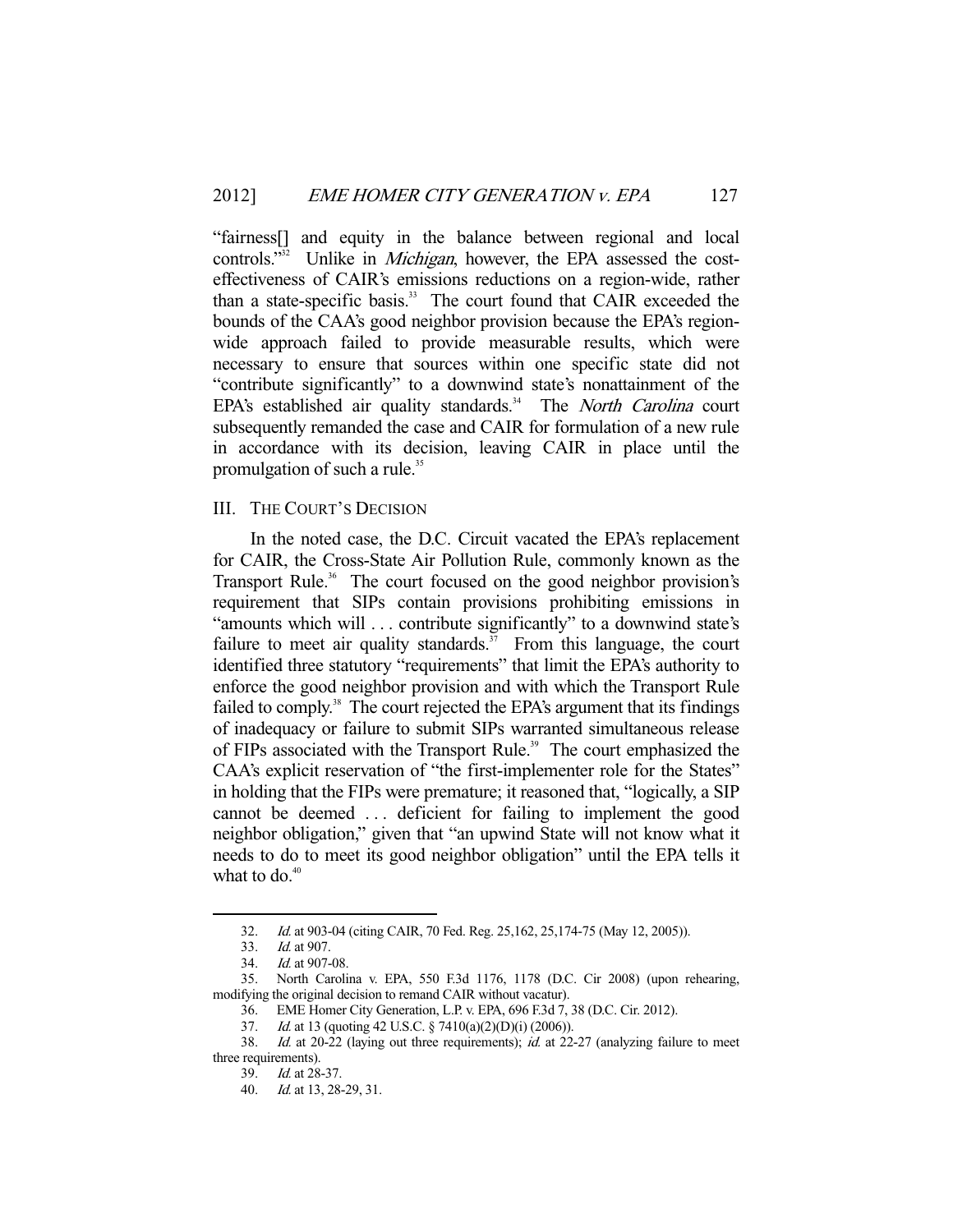The court first emphasized the importance both of the individual role of the state in determining the manner in which it will adhere to NAAQS and of the EPA's role in "gathering information about air quality in the downwind States, calculating . . . obligation[s], and transmitting that information to the upwind State."<sup>41</sup> Against that backdrop, the court turned to a brief review of the precedent established in Michigan and North Carolina. The court interpreted the holding in Michigan as follows: "EPA could use cost considerations to lower an upwind State's obligations under the good neighbor provision."42 In its interpretation of North Carolina, the court found a requirement that each state must bear sole responsibility for eliminating its own significant contributions to the nonattainment of downwind states and that no state may be required to "exceed the mark"—that is, to reduce its interstate emissions by more than the amount of its own contributions. $43$ 

Based on its interpretation of *Michigan* and *North Carolina*, the court drew "several red lines" that limit the EPA's authority to enforce the good neighbor provision and, according to the court, are derived from the decisions in *Michigan* and *North Carolina*.<sup>44</sup> These red lines led the court to conclude that the EPA exceeded its authority under the CAA in promulgating the Transport Rule.<sup>45</sup> As the first red line, the court held that the EPA may compel an upwind state to reduce only those emissions above the amount determined to be significant.<sup>46</sup> The court reasoned that the initial stage of analysis—deeming states significant contributors if their emissions crossed a numerical threshold—established a floor for significant emissions, thus setting the mark beyond which no state may be required to further reduce emissions.<sup>47</sup> In so doing, the EPA drew a line, which, the court determined, it then crossed, because the Transport Rule's cost-based analysis may require emission reductions below the floor—that is, below the threshold amount.<sup>48</sup>

 The second red line on EPA authority identified by the court is the requirement that the significance of an upwind state's contribution be assessed relative to the contributing emissions of other upwind states and

 <sup>41.</sup> Id. at 13.

 <sup>42.</sup> Id. at 14.

 <sup>43.</sup> Id. at 14-15 (quoting North Carolina v. EPA, 531 F.3d 896, 921 (D.C. Cir.) (per curiam), modified, 550 F.3d 1176 (D.C. Cir. 2008) (internal quotation mark omitted)).

 <sup>44.</sup> Id. at 19.

 <sup>45.</sup> Id. at 28.

 <sup>46.</sup> Id. at 20 ("[O]nce EPA reasonably designates some level of contribution as 'insignificant' . . . it may not force any upwind State to reduce more than its own contribution . . . minus the insignificant amount." (footnote omitted)).

<sup>47.</sup> Id. at 23-26 (citing North Carolina, 531 F.3d at 921).

 <sup>48.</sup> Id. at 26.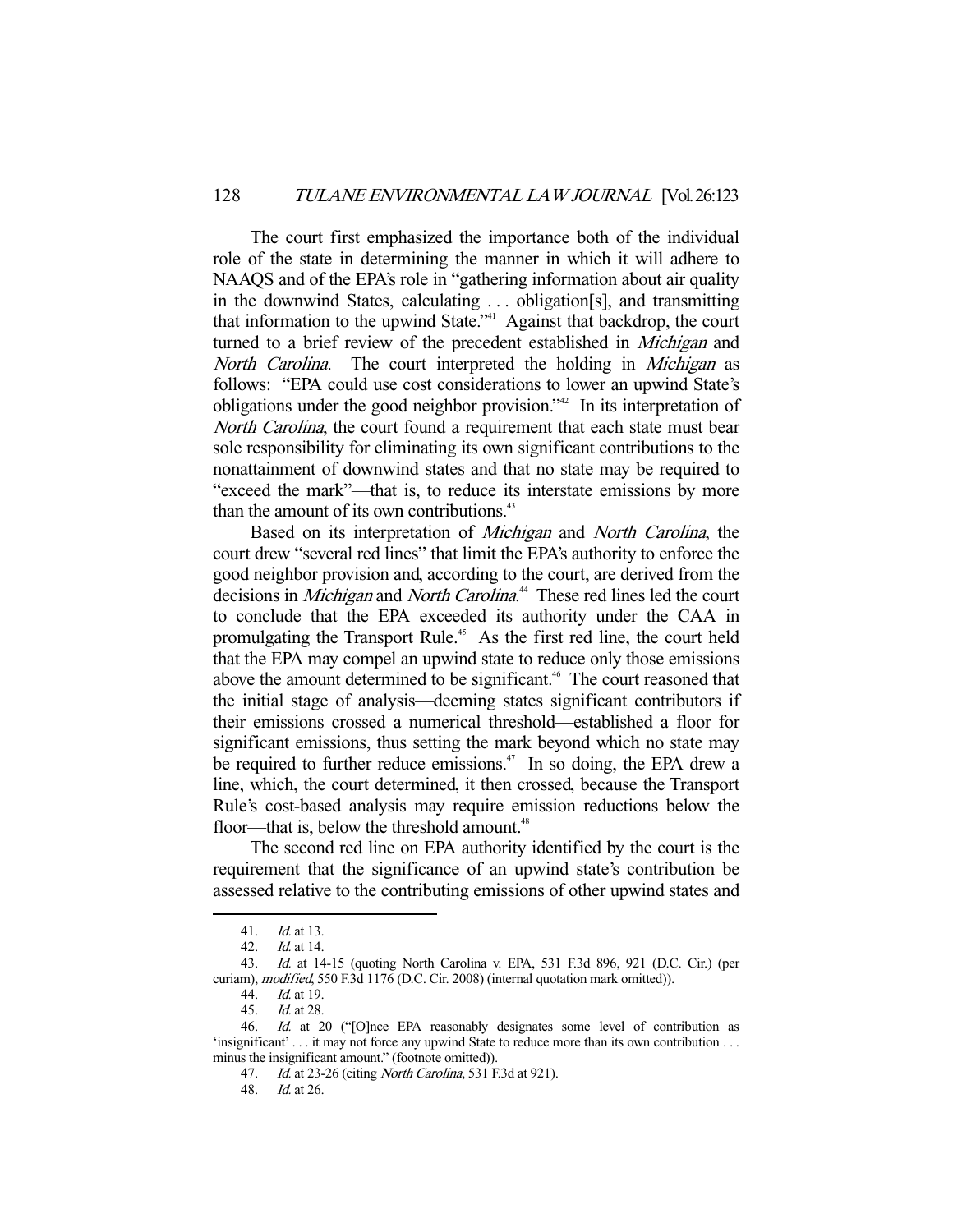of the downwind state itself, and that obligations be allocated proportionally.<sup>49</sup> Relying again on *North Carolina*, the court held that the Transport Rule was contrary to the CAA "because it made no attempt to calculate upwind States' required reductions on a proportional basis that took into account contributions of other upwind States."50 As the third red line, the court asserted that the EPA's authority was further limited in that total emissions reductions of all significantly contributing upwind states may not exceed the amount required to achieve attainment in the downwind state.<sup>51</sup> EPA's failure to "try to take steps to avoid such overcontrol" was a fatal flaw and another reason supporting vacatur of the Transport Rule.<sup>52</sup>

 Finally, the court addressed the issuance of the FIPs that accompanied the Transport Rule.<sup>53</sup> The court acknowledged that the EPA previously issued guidance to the states on how to determine their obligations under the good neighbor provision and that the agency gave notice to the states that SIPs should include plans for adherence to the provision.54 The court further recognized that the EPA made findings that SIPs either had not been submitted or were inadequate, but identified fault in the findings themselves for "punish[ing] the States for failing to meet a standard that EPA had not yet announced and the States did not yet know."55 In the court's own words, the issue here was "whether a State's implementation of its good neighbor obligation can be considered part of the State's required submission in its SIP . . . even before EPA quantifies the State's good neighbor obligation."<sup>56</sup> The court answered in the negative. $57$  According to the court, the diametric regulatory relationship through which the EPA sets standards and the states submit SIPs in response applies not only to the NAAQS procedure, but also to the standards specific to the good neighbor provision<sup>58</sup>; therefore, the states are entitled to fill the "first-implementer role" in executing the good neighbor provision as well.<sup>59</sup>

-

 59. Id. at 28. The court went on: "In our view, determining the level of reductions required under [the good neighbor provision] is analogous to setting a NAAQS." Id. at 33.

 <sup>49.</sup> Id. at 20-21.

 <sup>50.</sup> Id. at 27.

 <sup>51.</sup> Id. at 22.

 <sup>52.</sup> Id. at 27.

<sup>53.</sup> *Id.* at 28.<br>54. *Id.* at 35

Id. at 35 n.33.

 <sup>55.</sup> Id. at 28, 31-32.

<sup>56.</sup> Id. at 30 (internal quotation marks omitted).

 <sup>57.</sup> Id.

 <sup>58.</sup> Id. at 33-34.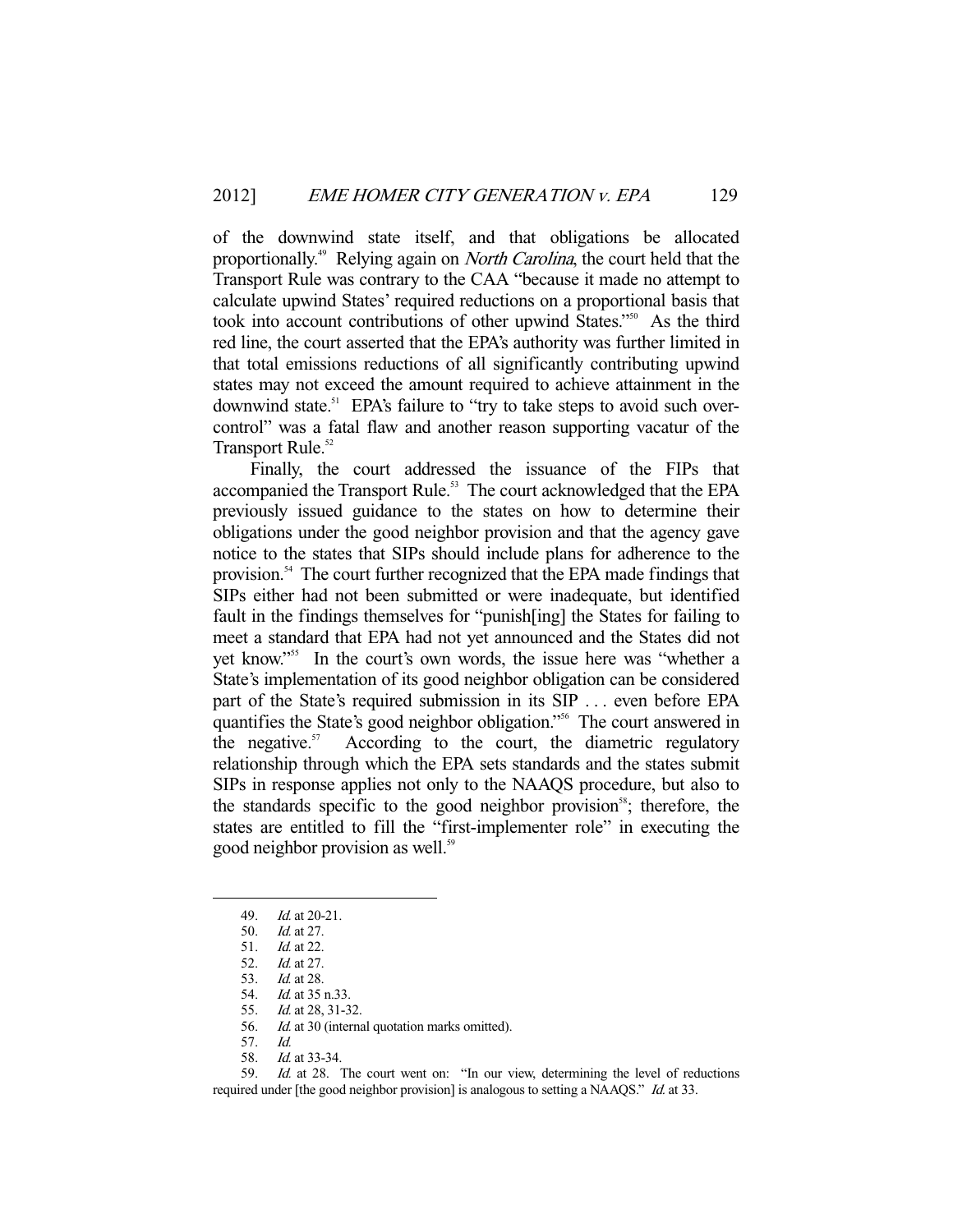The court found further support for its position on the states' firstimplementer role in "[o]ther contextual and structural factors."<sup>60</sup> First, the good neighbor provision's location in the section of the CAA pertaining to SIPs and state responsibilities "strongly suggests that Congress intended *States* to implement" the provision's obligations.<sup>61</sup> The court further cited a CAA provision that establishes a procedure under which states may petition the EPA for a finding that a particular source's emissions violate a separate CAA requirement relating to interstate pollution. $62$  The absence of similar specific authority accorded to the EPA to hear and act on petitions regarding violations of the good neighbor provision led the court to conclude that Congress intended to equate obligations under the good neighbor provision to those obligations under the CAA's provisions regarding  $NAAOS<sup>63</sup>$ . Finally, the court addressed the issue of an appropriate remedy. It vacated the Transport Rule and associated FIPs, remanded the rule for the EPA to replace it with one consistent with the court's opinion, and left CAIR in place during the interim.<sup>64</sup>

 Circuit Judge Rogers filed a lengthy dissenting opinion, critiquing every finding made by the majority as an improper exercise of jurisdiction, a conclusion contrary to precedent or to statutory law, and in some cases all three.<sup>65</sup> The dissent first took issue with the court's exercise of jurisdiction—an issue addressed by the majority only in a footnote—and argued that the petitioners failed to state their claim with sufficient specificity during the public comment period for the Transport Rule to preserve the issue for judicial review.<sup>66</sup> Next, the dissent critiqued the majority's dismissal of the EPA's argument that its prior final rulings disapproving SIPs justified the simultaneous promulgation of FIPs with the Transport Rule.<sup>67</sup> Judge Rogers asserted that the majority's reasoning was baseless, apart from "its own speculative conclusion that the process Congress adopted is 'impossible' for States to follow."68 Finally, Judge Rogers faulted the majority's finding that the EPA's two-tier approach was prohibited, arguing that the court's interpretation and application of the good neighbor provision were

<sup>60.</sup> *Id.* at 33-34.

 <sup>61.</sup> Id. at 34.

 <sup>62.</sup> Id.

 <sup>63.</sup> Id.

 <sup>64.</sup> Id. at 37-38.

 <sup>65.</sup> Id. at 38 (Rogers, J., dissenting).

<sup>66.</sup> *Id.* at 38-39, 51-54.

 <sup>67.</sup> Id. at 44-46.

 <sup>68.</sup> Id. at 39.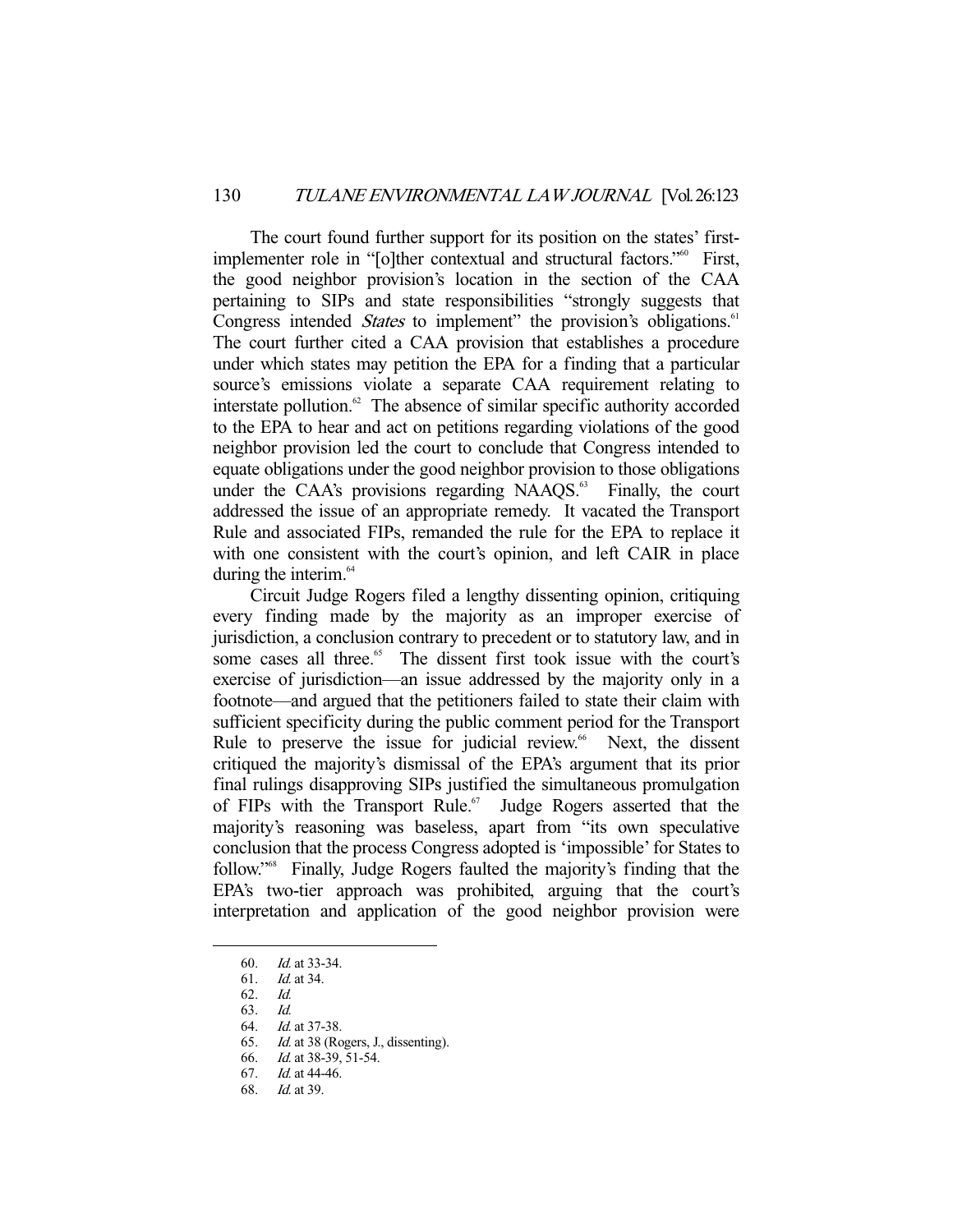flawed in regard to precedent, the CAA, and the Transport Rule administrative record.<sup>6</sup>

## IV. ANALYSIS

 In the noted case, the D.C. Circuit held that the EPA exceeded its authority under the CAA in its promulgation of the Transport Rule and the associated FIPs.<sup>70</sup> While the EPA likely overreached to some extent in promulgating the Transport Rule, the court did likewise in striking it down. The decision diverges from precedent in multiple instances and leaves important questions unresolved. Furthermore, the case makes it clear that the court will read the CAA narrowly and represents a significant limitation on EPA's authority to regulate interstate air pollution. As a practical matter, the case is also significant in that the regulatory framework promulgated through CAIR is once again in effect.<sup>71</sup> This significance may be short-lived, however; the EPA filed a petition for rehearing en banc on October 5,  $2012$ .<sup>72</sup>

 The question of whether the decision is consistent with precedent highlights a few interesting subtleties at the outset. First, both *Michigan* and North Carolina were decisions per curiam, but the noted case is not. Second, Judge Rogers was the only panel member common to all three opinions, and in her dissent, she disagreed with the majority's interpretation of both prior opinions, on which the majority principally relied.<sup>73</sup> Judge Rodgers's first-hand experience in those decisions lends weight to her interpretation, and she could therefore have a significant influence on the other circuit justices if the petition for rehearing is granted. Beyond these preliminary observations, the court's decision represents a divergence from precedent in many respects, although the court cites those very precedents in support of its holdings.

The court's interpretation of the decision in *Michigan* is narrow to a fault. Whereas the court in *Michigan* found that the CAA lacks any "clear congressional intent to preclude consideration of cost" and thus upheld a two-tier analysis that consisted of a quantitative threshold followed by a cost-based assessment,<sup> $74$ </sup> the court in the noted case held

 <sup>69.</sup> Id. at 39-40 (citing North Carolina v. EPA, 531 F.3d 896, 916-17 (D.C. Cir.) (per curiam), modified, 550 F.3d 1176 (D.C. Cir. 2008)).

<sup>70.</sup> *Id.* at 37 (majority opinion).

 <sup>71.</sup> Id. at 38.

 <sup>72.</sup> Petition for Rehearing En Banc, EME Homer City Generation, L.P. v. EPA, No. 11- 1302 (D.C. Cir. filed Oct. 5, 2012), 2012 WL 4748805.

<sup>73.</sup> See EME Homer City, 2012 WL 3570721, at 48, 54-55 (Rogers, J., dissenting).

<sup>74.</sup> Id. at 14 (majority opinion) (quoting Michigan v. U.S. EPA, 213 F.3d 663, 667 (D.C. Cir. 2000) (per curiam) (internal quotation marks omitted)).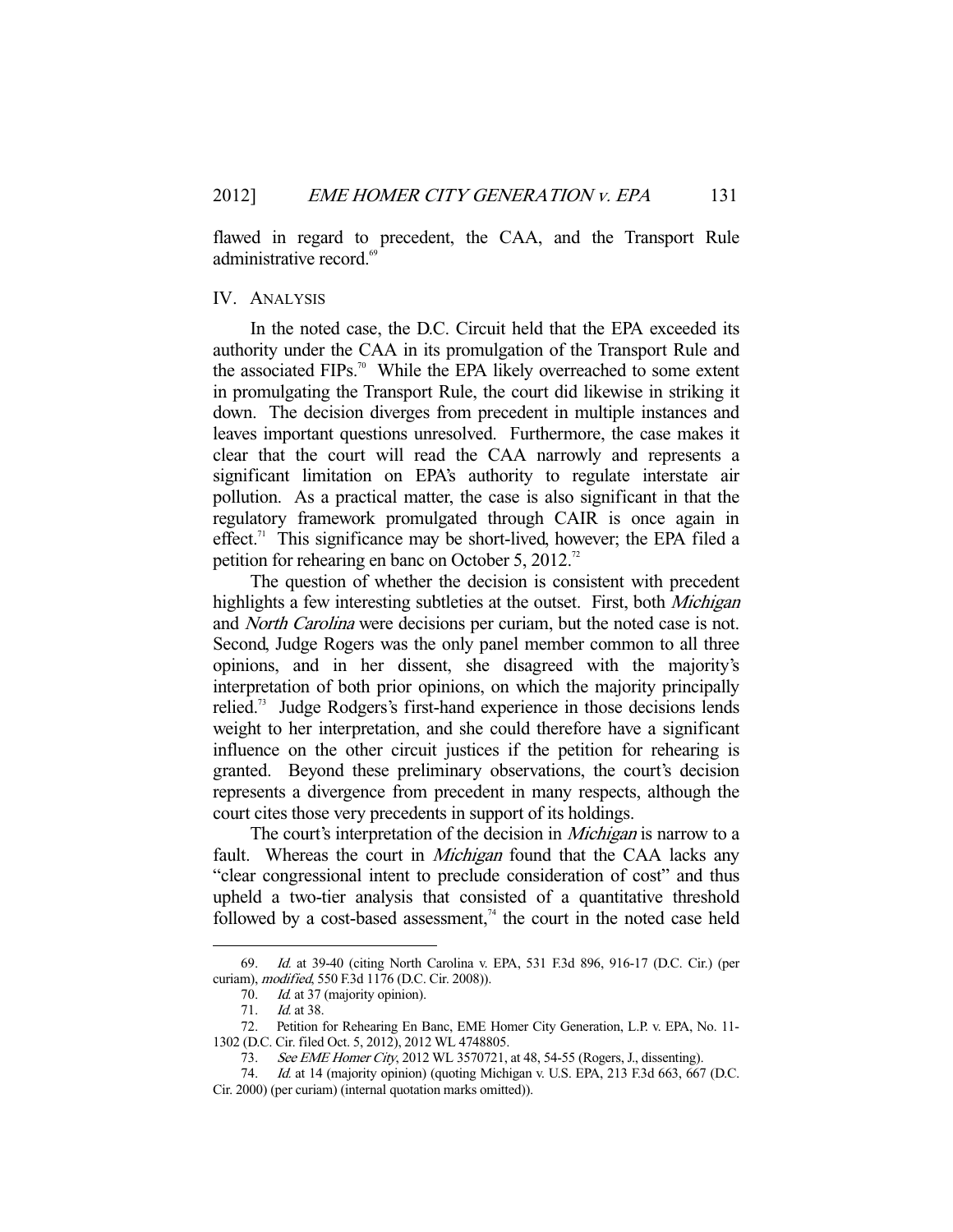that the EPA's comparable approach in the Transport Rule exceeded "the boundaries Congress has set."<sup>75</sup> Furthermore, although the court in Michigan held that the EPA did not "act irrationally in setting the level of significance without regard for varying levels of downwind impact,<sup>"76</sup> the court in the noted case ignored this precedent and insisted that the text of the CAA requires "proportionality," citing *North Carolina* as support.<sup>77</sup> However, the court in *North Carolina* also recognized that the EPA's measurements of each upwind state's significant contribution need not "directly correlate with [its] individualized air quality impact on downwind nonattainment relative to other upwind states."<sup>78</sup> Instead of adhering to its precedent that allowed deference to the EPA's interpretation of the good neighbor provision, the court purported to analogize the Transport Rule's cost analysis to that in CAIR and found *Michigan's* bounds for cost analysis similarly exceeded.<sup>79</sup>

The court successfully distinguished *Michigan* on one ground only: the approach in *Michigan* created a floor beneath which emissions were deemed insignificant and further reductions were not required, but the Transport Rule fails to do so.<sup>80</sup> The court in the noted case thereby adequately defended its position that the Transport Rule's failure to establish such a floor was contrary to the text of the statute. $81$  The success of this argument is clear from the dissent's treatment of it; whereas the dissent found fault in the substantive analysis underlying each of the court's remaining holdings, it challenged this holding principally on jurisdictional grounds.<sup>82</sup> The court left many questions unanswered:

 <sup>75.</sup> Id. at 12.

 <sup>76. 213</sup> F.3d at 677 n.4, 679-80.

<sup>77.</sup> *EME Homer City*, 2012 WL 3570721, at 26 (citing North Carolina v. EPA, 531 F.3d) 896, 921 (D.C. Cir.) (per curiam), modified, 550 F.3d 1176 (D.C. Cir. 2008)). The court went so far as to quote petitioners' brief which complained that the "EPA 'did not even consider the relative contributions of the various States." $id$ . (quoting Final Brief of Industry and Labor Petitioners at 33, *EME Homer City*, 2012 WL 3570721 (D.C. Cir. Aug. 21, 2012) (No. 11-1302), 2012 WL 894498 at \*33).

 <sup>78. 531</sup> F.3d at 908 (citing Michigan, 213 F.3d at 679); see also EME Homer City, 2012 WL 3570721, at \*42 (Rogers, J., dissenting).

 <sup>79.</sup> EME Homer City, 2012 WL 3570721, at 14, 23-26 (citing Michigan, 213 F.3d at 675,  $677)$ .<br>80

Id. at 23-26; see Michigan, 213 F.3d at 675.

 <sup>81.</sup> See EME Homer City, 2012 WL 3570721, at 20; Clean Air Act § 110(a)(2), 42 U.S.C. § 7410(a)(2)(D) (2006) ("[SIPs] shall . . . contain adequate provisions . . . prohibiting . . . emissions activity within the State from emitting any air pollutant in amounts which will ... contribute significantly to [another's state's] nonattainment." (emphasis added)).

<sup>82.</sup> *EME Homer City*, 2012 WL 3570721, at 39-40 (Rogers, J., dissenting) ("[T]he Transport Rule administrative proceedings say[] nothing about whether EPA would have refused to . . . mak[e] the inclusion threshold of step-one a floor for reductions under the cost approach of step-two.").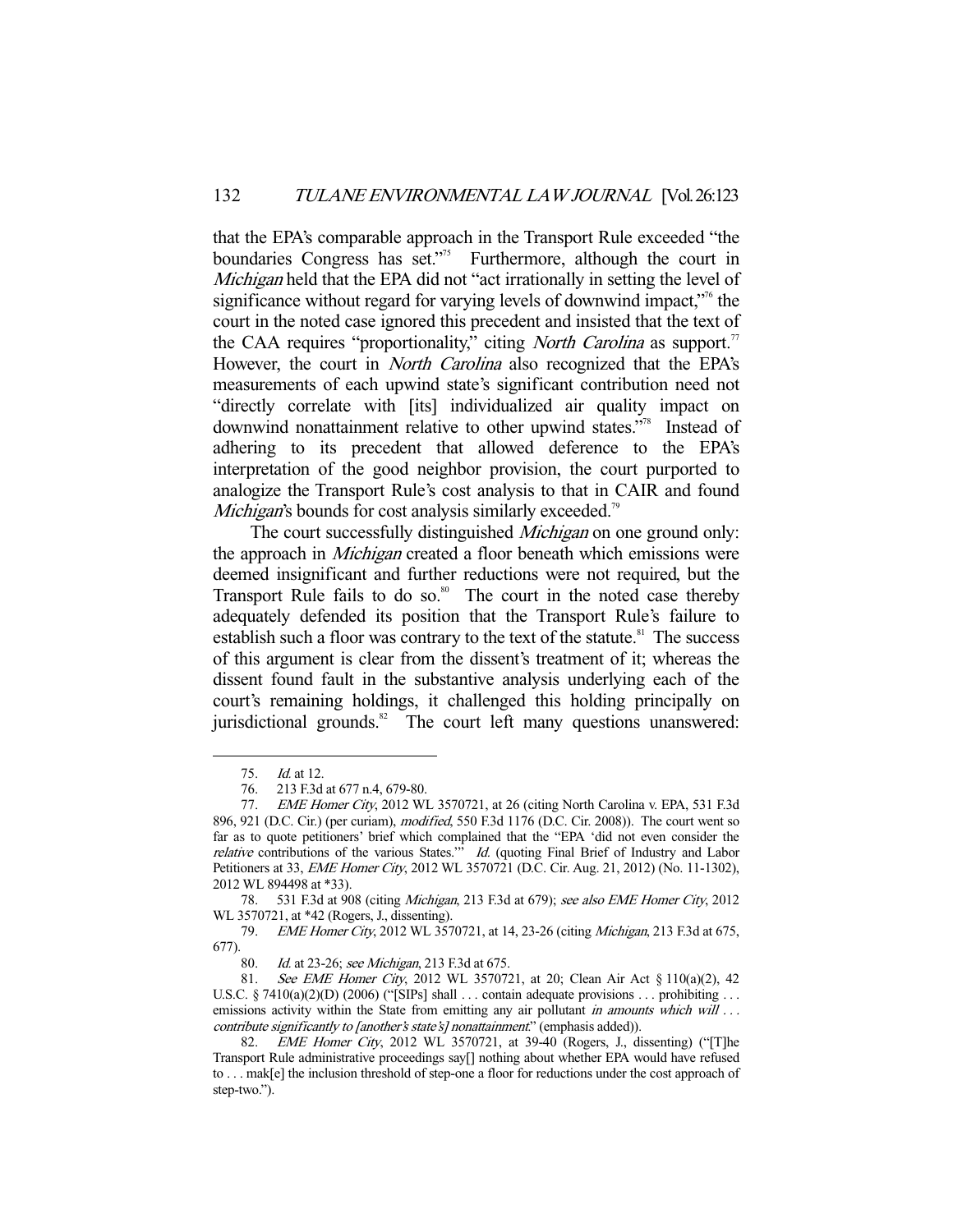Would establishing such a floor have satisfied the court's exacting scrutiny and allowed the Transport Rule to survive? If not, what must the EPA do, or not do, to satisfy the court's exacting but ill-defined standard so that it will succeed when inevitably haled before the court to defend yet another try at enforcing the CAA's good neighbor provision? May cost really be a factor? The court offered little guidance on these questions, if any.<sup>83</sup> If the EPA does indeed "pursue<sup>[]</sup> its reading of the statutory text down the rabbit hole to a wonderland,"<sup>84</sup> as the court accused, the court itself is the rabbit that dug the hole.

 The court's remaining reasons for finding that the EPA exceeded its scope of authority in promulgating the Transport Rule are tenuous at best. For example, the court found a fatal flaw in the EPA's decision to issue FIPs simultaneously with the promulgation of the Transport Rule.<sup>85</sup> In support, as stated in the dissent, the court relied on its own notions of logic to interpret Congress's meaning. However, standards of statutory interpretation precluded the need for the court to resort to its own notions of what makes sense—where a statute is ambiguous, courts are to accord great deference to regulatory agency interpretation.<sup>86</sup> The good neighbor provision appears in the list of things that SIPs "shall" include,<sup>87</sup> and no other portion of the CAA requires the EPA to provide guidance about a state's obligation under the provision prior to requiring submission of a SIP. Thus, although the court seems to reject the EPA's findings of inadequacies in the states' SIPs as pretextual,<sup>88</sup> the EPA's procedure at least adhered to the terms of the statute. A proper review according deference to the EPA's interpretation would therefore likely come out differently.

 <sup>83.</sup> The court attempts to draw the line, but does so once more only by arguing that the Transport Rule may not require reductions beyond those equal to a state's significant contributions to downwind nonattainment: "EPA may rely on cost-effectiveness factors . . . to allow some upwind States to do *less* than their full fair share. But when EPA asks one upwind State to eliminate *more* than its statutory fair share ... that is impermissible." *Id.* at 27 (majority opinion) (citations omitted).

 <sup>84.</sup> Id. at 33.

 <sup>85.</sup> Id. at 28.

<sup>86.</sup> See id. at 48 (Rogers, J., dissenting) (citing Chevron, U.S.A., Inc. v. Natural Res. Def. Council, Inc., 467 U.S. 837, 843 (1984)).

 <sup>87. 42</sup> U.S.C. § 7410(a)(2) (2006).

See EME Homer City, 2012 WL 3570721, at 31-33, 36-37 ("EPA claims the statute requires each State to take its own stab in the dark at defining . . . [']contribute significantly' . . . . EPA clearly does not believe the stab-in-the-dark approach would really permit States to avoid  $FIPs \ldots$ .").